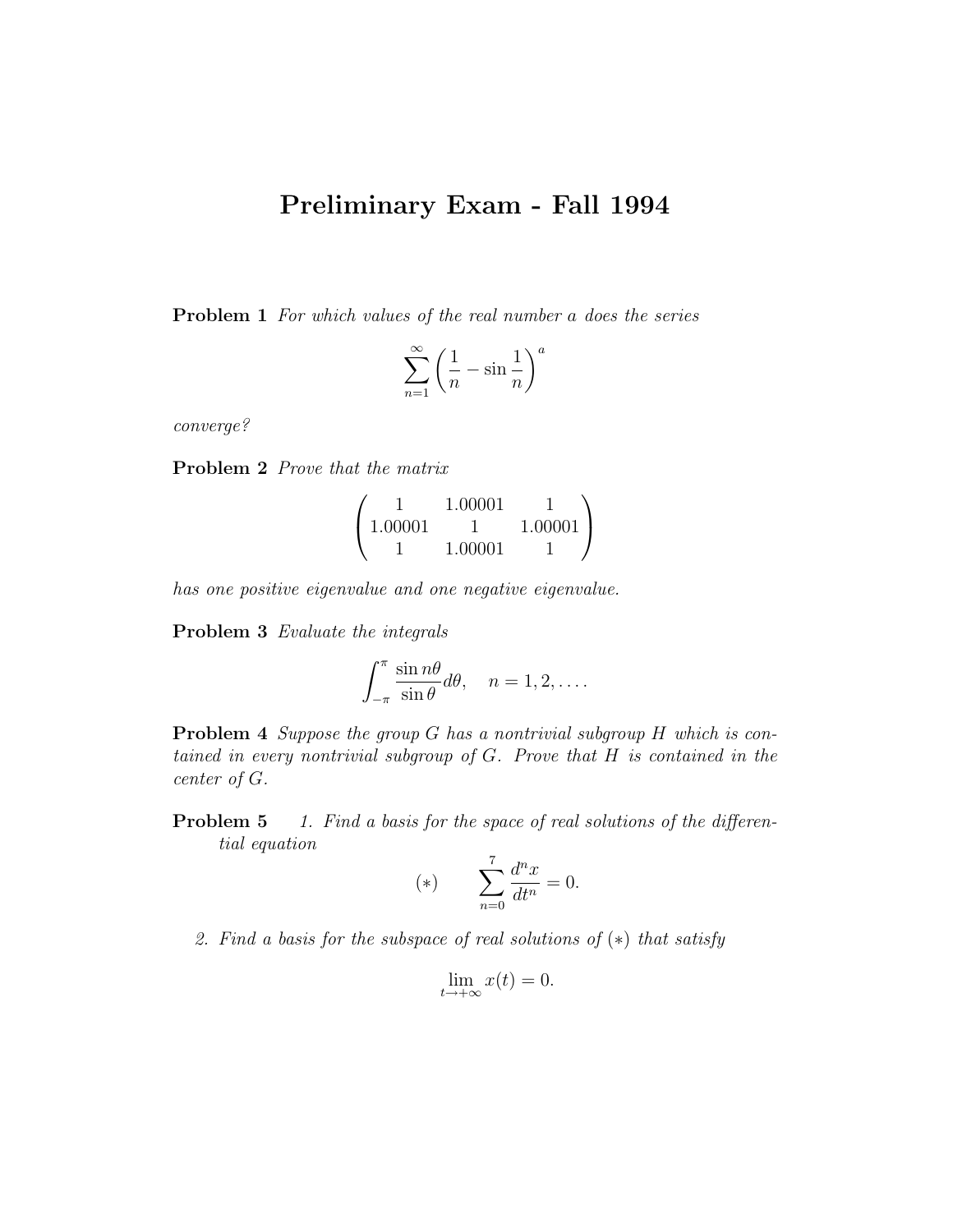**Problem 6** Let  $A = (a_{ij})_{i,j=1}^n$  be a real  $n \times n$  matrix such that  $a_{ii} \geq 1$  for all i, and

$$
\sum_{i \neq j} a_{ij}^2 < 1.
$$

Prove that A is invertible.

**Problem 7** Let f be a continuously differentiable function from  $\mathbb{R}^2$  into  $\mathbb{R}$ . Prove that there is a continuous one-to-one function g from [0, 1] into  $\mathbb{R}^2$ such that the composite function  $f \circ q$  is constant.

**Problem 8** Let  $\mathbb Q$  be the field of rational numbers. For  $\theta$  a real number, let  $\mathbf{F}_{\theta} = \mathbb{Q}(\sin \theta)$  and  $\mathbf{E}_{\theta} = \mathbb{Q}(\sin \frac{\theta}{3})$ . Show that  $\mathbf{E}_{\theta}$  is an extension field of  $\mathbf{F}_{\theta}$ , and determine all possibilities for  $\dim_{\mathbf{F}_{\theta}} \mathbf{E}_{\theta}$ .

Problem 9 Evaluate

$$
\int_0^\infty \frac{(\log x)^2}{x^2 + 1} \, dx \, .
$$

**Problem 10** Let the function  $f : \mathbb{R}^n \to \mathbb{R}^n$  satisfy the following two conditions:

- (i)  $f(K)$  is compact whenever K is a compact subset of  $\mathbb{R}^n$ .
- (ii) If  $\{K_n\}$  is a decreasing sequence of compact subsets of  $\mathbb{R}^n$ , then

$$
f\left(\bigcap_{1}^{\infty} K_{n}\right) = \bigcap_{1}^{\infty} f\left(K_{n}\right).
$$

Prove that f is continuous.

**Problem 11** Write down a list of  $5 \times 5$  complex matrices, as long as possible, with the following properties:

- 1. The characteristic polynomial of each matrix in the list is  $x^5$ ;
- 2. The minimal polynomial of each matrix in the list is  $x^3$ ;
- 3. No two matrices in the list are similar.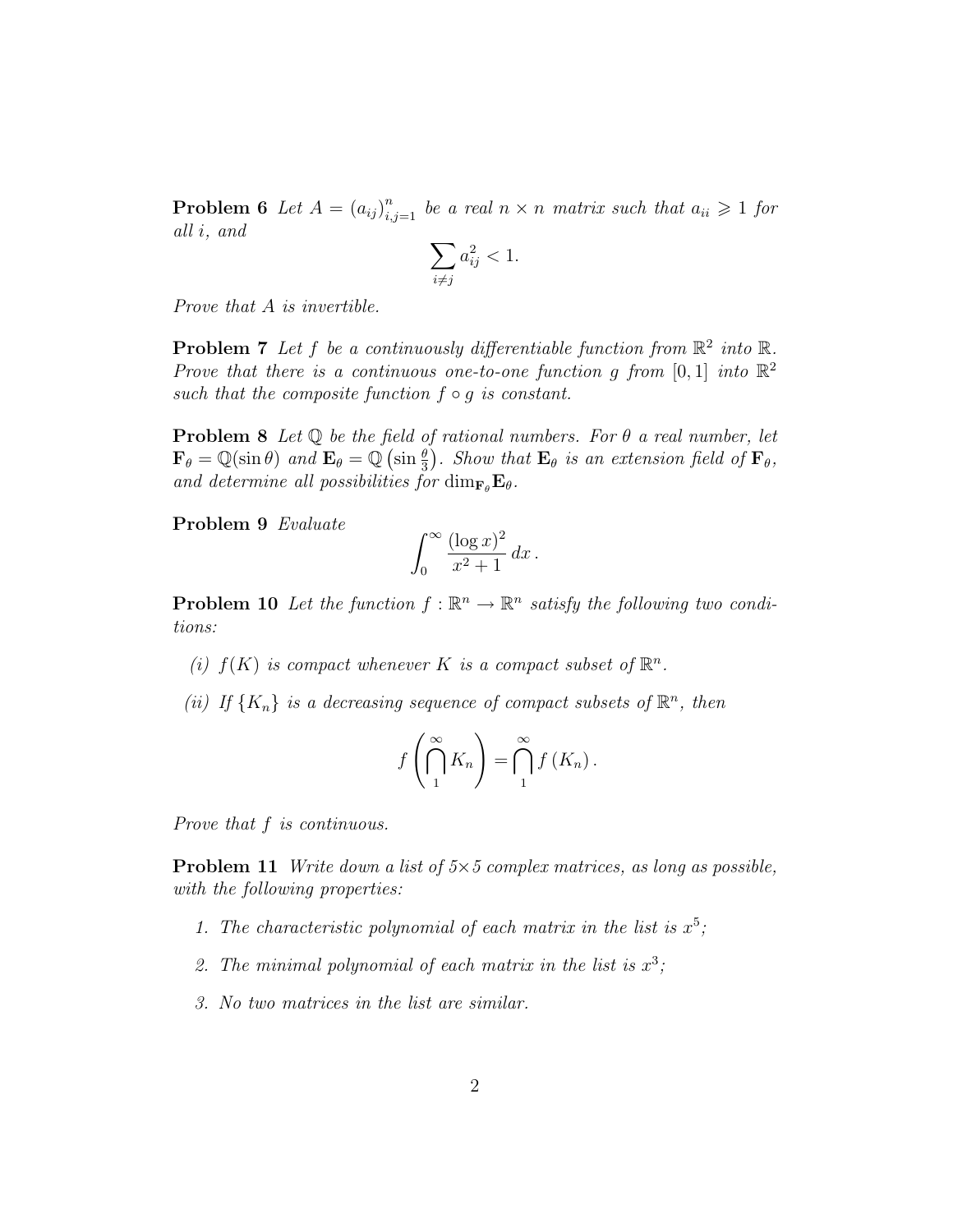**Problem 12** Suppose the coefficients of the power series

$$
\sum_{n=0}^{\infty} a_n z^n
$$

are given by the recurrence relation

$$
a_0 = 1, \ a_1 = -1, \ 3a_n + 4a_{n-1} - a_{n-2} = 0, \ \ n = 2, 3, \dots
$$

Find the radius of convergence of the series and the function to which it converges in its disc of convergence.

**Problem 13** Let p be an odd prime and  $\mathbf{F}_p$  the field of p elements. How many elements of  $\mathbf{F}_p$  have square roots in  $\mathbf{F}_p$ ? How many have cube roots in  $\mathbf{F}_p$ ?

Problem 14 Find the maximum area of all triangles that can be inscribed in an ellipse with semiaxes a and b, and describe the triangles that have maximum area.

Note: See also Problem ??.

**Problem 15** Let  $M_{7\times7}$  denote the vector space of real  $7\times7$  matrices. Let A be a diagonal matrix in  $M_{7\times7}$  that has  $+1$  in four diagonal positions and  $-1$ in three diagonal positions. Define the linear transformation T on  $M_{7\times7}$  by  $T(X) = AX - XA$ . What is the dimension of the range of T?

**Problem 16** Let  $D$  denote the open unit disc in  $\mathbb{R}^2$ . Let u be an eigenfunction for the Laplacian in D; that is, a real valued function of class  $C^2$  defined in  $D$ , zero on the boundary of  $D$  but not identically zero, and satisfying the differential equation

$$
\frac{\partial^2 u}{\partial x^2} + \frac{\partial^2 u}{\partial y^2} = \lambda u \,,
$$

where  $\lambda$  is a constant. Prove that

(\*) 
$$
\iint_{\mathcal{D}} |\text{grad } u|^2 dx dy + \lambda \iint_{\mathcal{D}} u^2 dx dy = 0,
$$

and hence that  $\lambda < 0$ .

Problem 17 Let R be a ring with identity, and let u be an element of R with a right inverse. Prove that the following conditions on u are equivalent: